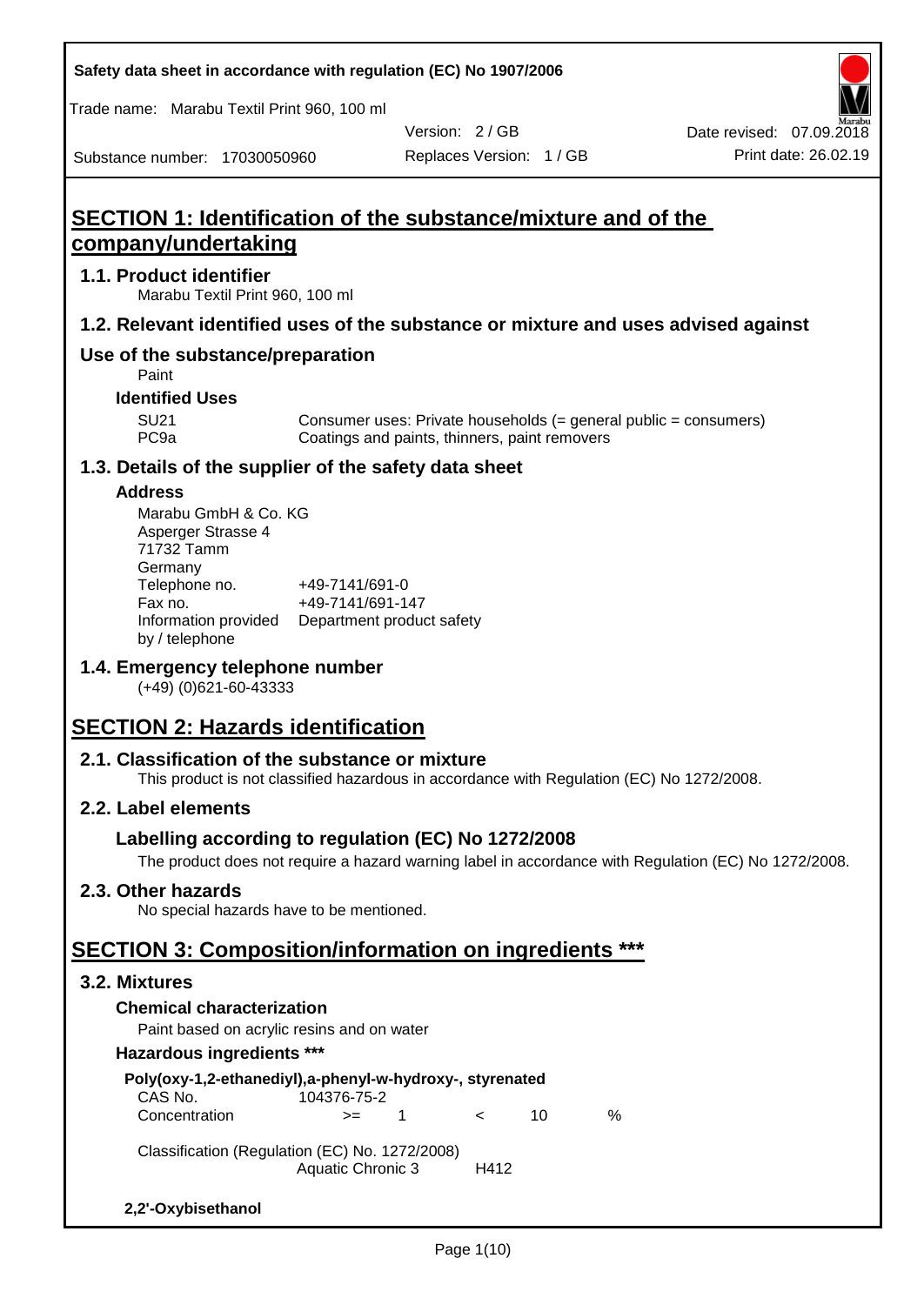| Safety data sheet in accordance with regulation (EC) No 1907/2006                    |                                                                                                                                |               |                                                      |                          |      |                                    |
|--------------------------------------------------------------------------------------|--------------------------------------------------------------------------------------------------------------------------------|---------------|------------------------------------------------------|--------------------------|------|------------------------------------|
| Trade name: Marabu Textil Print 960, 100 ml                                          |                                                                                                                                |               |                                                      |                          |      |                                    |
|                                                                                      |                                                                                                                                | Version: 2/GB |                                                      |                          |      | Marabu<br>Date revised: 07.09.2018 |
| Substance number: 17030050960                                                        |                                                                                                                                |               |                                                      | Replaces Version: 1 / GB |      | Print date: 26.02.19               |
| CAS No.<br>EINECS no.<br>Registration no.<br>Concentration                           | 111-46-6<br>203-872-2<br>01-2119457857-21<br>$>=$                                                                              | 1             | $\overline{\phantom{0}}$                             | 10                       | $\%$ |                                    |
| Classification (Regulation (EC) No. 1272/2008)                                       | Acute Tox. 4<br>STOT RE 2                                                                                                      |               | H302<br>H373                                         |                          |      |                                    |
| <b>Bronopol (INN)</b><br>CAS No.<br>EINECS no.<br>Concentration                      | $52 - 51 - 7$<br>200-143-0<br>$>=$                                                                                             | 0,01          | $\prec$                                              | 0,1                      | $\%$ |                                    |
| Classification (Regulation (EC) No. 1272/2008)                                       | Eye Dam. 1<br>Skin Irrit. 2<br>STOT SE 3<br>Acute Tox. 4<br>Acute Tox. 4<br><b>Aquatic Acute 1</b><br><b>Aquatic Chronic 1</b> |               | H318<br>H315<br>H335<br>H302<br>H312<br>H400<br>H410 |                          |      |                                    |
| Concentration limits (Regulation (EC) No. 1272/2008)                                 | <b>Aquatic Acute 1</b><br>Aquatic Chronic<br>1                                                                                 | H400<br>H410  | $M = 1$                                              | $M = 10$                 |      |                                    |
| <b>Pyrithione zinc</b><br>CAS No.<br>EINECS no.<br>Registration no.<br>Concentration | 13463-41-7<br>236-671-3<br>01-2119511196-46<br>$>=$                                                                            | 0,01          | $\,<\,$                                              | 0,025                    | %    |                                    |
| Classification (Regulation (EC) No. 1272/2008)                                       | Acute Tox. 3<br>Acute Tox. 3<br>Eye Dam. 1<br>Aquatic Acute 1<br>Aquatic Chronic 1                                             |               | H <sub>301</sub><br>H331<br>H318<br>H400<br>H410     |                          |      |                                    |
| Concentration limits (Regulation (EC) No. 1272/2008)                                 | Aquatic Acute 1<br>Aquatic Chronic                                                                                             | H400<br>H410  |                                                      | $M = 100$<br>$M = 10$    |      |                                    |
| <b>SECTION 4: First aid measures</b>                                                 |                                                                                                                                |               |                                                      |                          |      |                                    |

## **4.1. Description of first aid measures**

#### **After skin contact**

Wash with plenty of water and soap. Do NOT use solvents or thinners.

## **After eye contact**

Separate eyelids, wash the eyes thoroughly with water (15 min.). In case of irritation consult an oculist.

## **After ingestion**

Rinse mouth thoroughly with water. If larger amounts are swallowed or in the event of symptoms take medical treatment.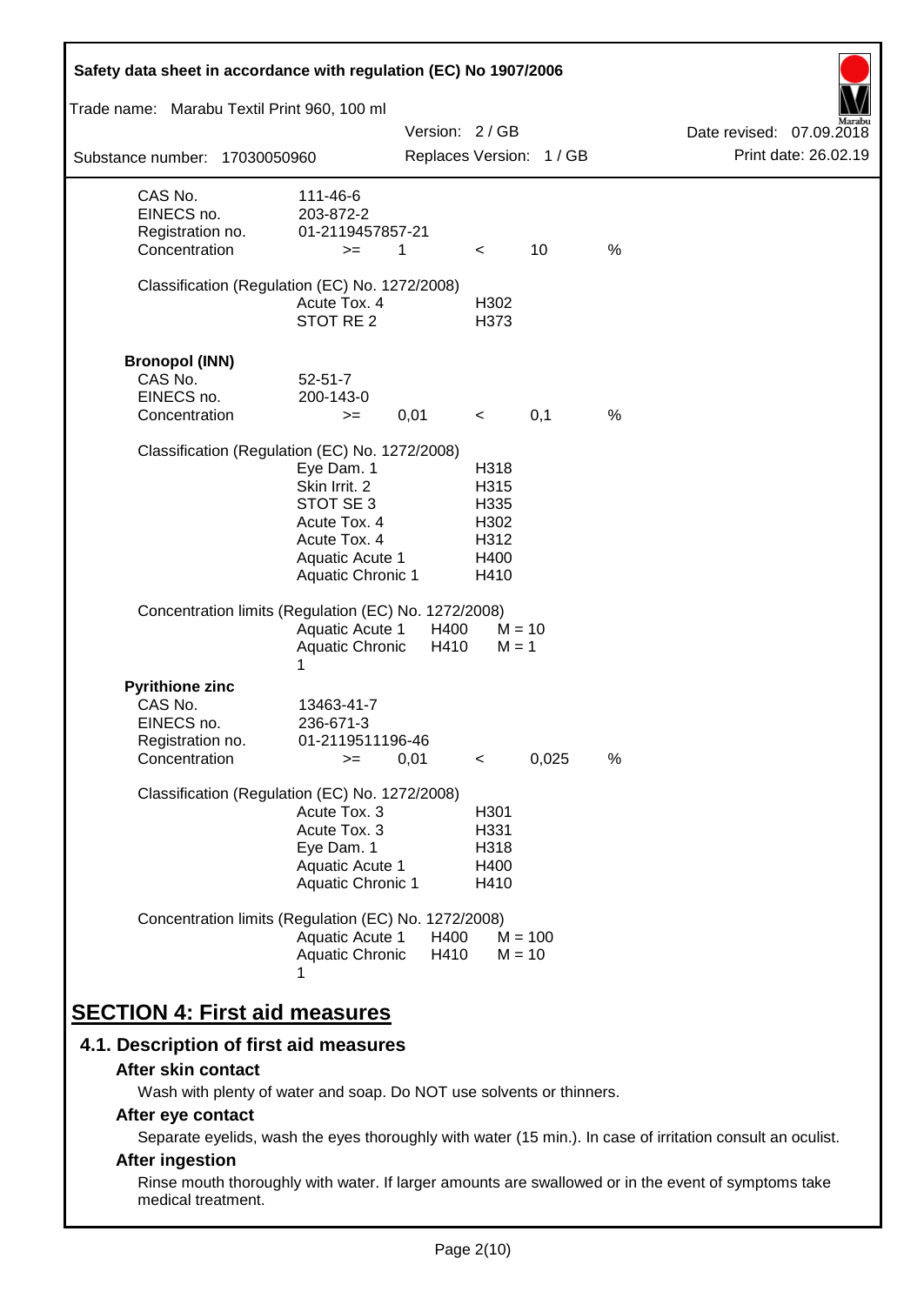Trade name: Marabu Textil Print 960, 100 ml

Version: 2 / GB

Replaces Version: 1 / GB Print date: 26.02.19 Date revised: 07.09.2018

Substance number: 17030050960

- **4.2. Most important symptoms and effects, both acute and delayed** Until now no symptoms known so far.
- **4.3. Indication of any immediate medical attention and special treatment needed Hints for the physician / treatment**

Treat symptomatically

# **SECTION 5: Firefighting measures**

## **5.1. Extinguishing media**

## **Suitable extinguishing media**

Carbon dioxide, Foam, Sand, Water

# **5.2. Special hazards arising from the substance or mixture**

In the event of fire the following can be released: Carbon monoxide (CO); Carbon dioxide (CO2); dense black smoke

## **5.3. Advice for firefighters**

## **Other information**

Collect contaminated fire-fighting water separately, must not be discharged into the drains.

# **SECTION 6: Accidental release measures**

**6.1. Personal precautions, protective equipment and emergency procedures** No particular measures required.

#### **6.2. Environmental precautions** No particular measures required.

**6.3. Methods and material for containment and cleaning up** Clean preferably with a detergent - avoid use of solvents.

#### **6.4. Reference to other sections** Information regarding Safe handling, see Section 7. Information regarding personal protective measures, see Section 8. Information regarding waste disposal, see Section 13.

# **SECTION 7: Handling and storage**

## **7.1. Precautions for safe handling**

## **Advice on safe handling**

Avoid skin and eye contact. Smoking, eating and drinking shall be prohibited in application area.

**Advice on protection against fire and explosion**

No special measures required.

## **7.2. Conditions for safe storage, including any incompatibilities Requirements for storage rooms and vessels**

Store in frostfree conditions.

## **7.3. Specific end use(s)**

Paint

# **SECTION 8: Exposure controls/personal protection \*\*\***

## **8.1. Control parameters**

**Exposure limit values \*\*\***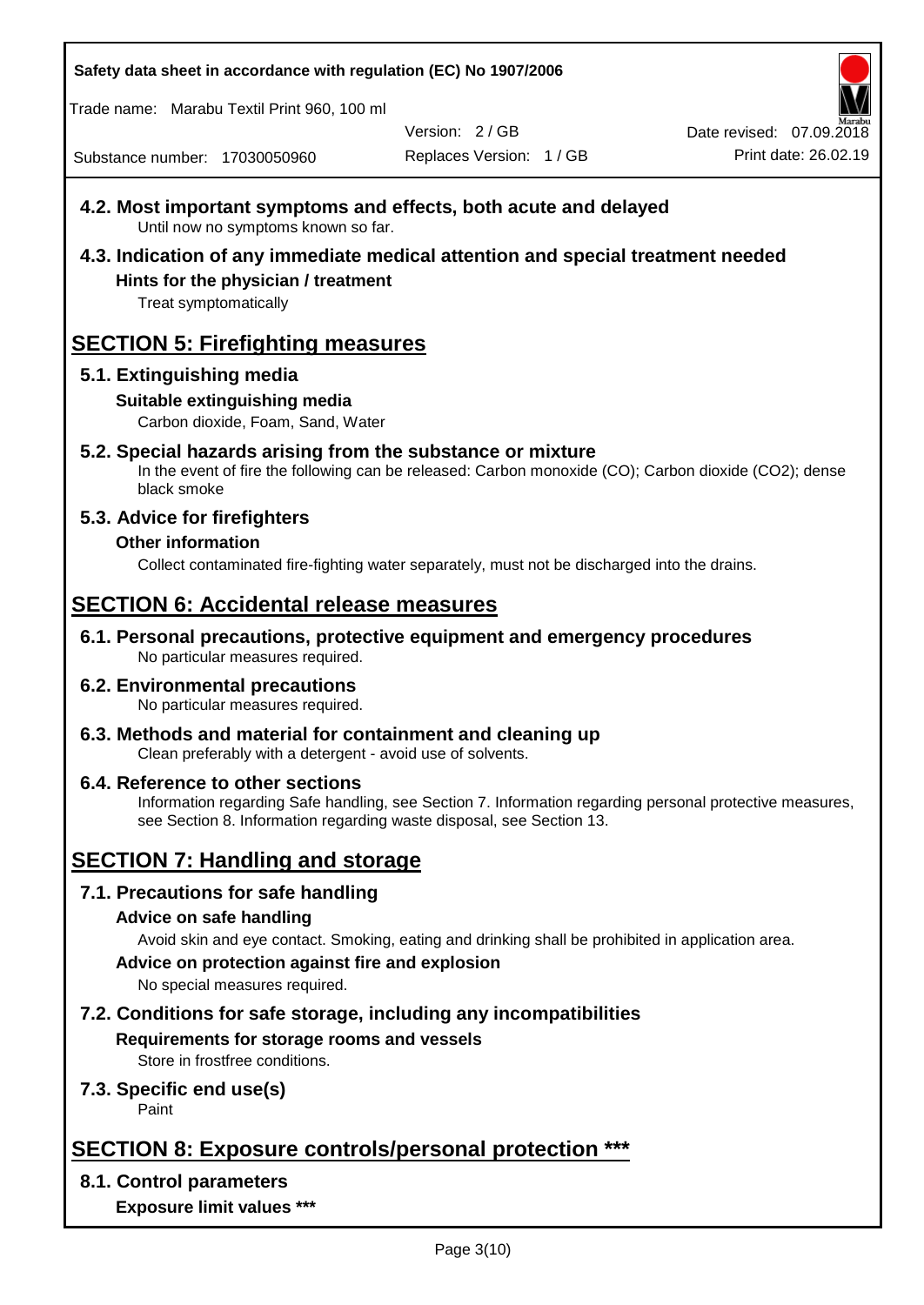| Safety data sheet in accordance with regulation (EC) No 1907/2006 |                         |                     |                                |    |                          |                      |
|-------------------------------------------------------------------|-------------------------|---------------------|--------------------------------|----|--------------------------|----------------------|
| Trade name: Marabu Textil Print 960, 100 ml                       |                         |                     |                                |    |                          |                      |
|                                                                   |                         | Version: 2/GB       |                                |    | Date revised: 07.09.2018 |                      |
| Substance number: 17030050960                                     |                         |                     | Replaces Version: 1 / GB       |    |                          | Print date: 26.02.19 |
| 2,2'-Oxybisethanol                                                |                         |                     |                                |    |                          |                      |
| List                                                              | EH40                    |                     |                                |    |                          |                      |
| <b>Type</b>                                                       | <b>WEL</b>              |                     |                                |    |                          |                      |
| Value                                                             | 101                     |                     | mg/m <sup>3</sup>              | 23 | ppm(V)                   |                      |
| <b>Status: 2011</b>                                               |                         |                     |                                |    |                          |                      |
| Normal and branched chain alkanes, >=C7                           |                         |                     |                                |    |                          |                      |
| List                                                              | EH40                    |                     |                                |    |                          |                      |
| Value                                                             | 1200                    |                     | mg/m <sup>3</sup>              |    |                          |                      |
| Cycloalkanes, >=C7                                                |                         |                     |                                |    |                          |                      |
| List<br>Value                                                     | EH40                    |                     |                                |    |                          |                      |
|                                                                   | 800                     |                     | mg/m <sup>3</sup>              |    |                          |                      |
| <b>Other information</b>                                          |                         |                     |                                |    |                          |                      |
| There are not known any further control parameters.               |                         |                     |                                |    |                          |                      |
| <b>Derived No/Minimal Effect Levels (DNEL/DMEL)</b>               |                         |                     |                                |    |                          |                      |
| 2,2'-Oxybisethanol                                                |                         |                     |                                |    |                          |                      |
| Type of value                                                     |                         |                     | Derived No Effect Level (DNEL) |    |                          |                      |
| Reference group                                                   | Worker                  |                     |                                |    |                          |                      |
| Duration of exposure<br>Route of exposure                         | Long term<br>inhalative |                     |                                |    |                          |                      |
| Mode of action                                                    |                         | Local effects       |                                |    |                          |                      |
| Concentration                                                     |                         | 60                  |                                |    | mg/m <sup>3</sup>        |                      |
|                                                                   |                         |                     |                                |    |                          |                      |
| Type of value                                                     |                         |                     | Derived No Effect Level (DNEL) |    |                          |                      |
| Reference group                                                   | Worker                  |                     |                                |    |                          |                      |
| Duration of exposure                                              | Long term               |                     |                                |    |                          |                      |
| Route of exposure<br>Mode of action                               | dermal                  | Systemic effects    |                                |    |                          |                      |
| Concentration                                                     |                         | 106                 |                                |    | mg/kg/d                  |                      |
|                                                                   |                         |                     |                                |    |                          |                      |
| Type of value                                                     |                         |                     | Derived No Effect Level (DNEL) |    |                          |                      |
| Reference group                                                   | Consumer                |                     |                                |    |                          |                      |
| Duration of exposure                                              | Long term               |                     |                                |    |                          |                      |
| Route of exposure                                                 | inhalative              |                     |                                |    |                          |                      |
| Mode of action<br>Concentration                                   |                         | Local effects<br>12 |                                |    | mg/m <sup>3</sup>        |                      |
|                                                                   |                         |                     |                                |    |                          |                      |
| Type of value                                                     |                         |                     | Derived No Effect Level (DNEL) |    |                          |                      |
| Reference group                                                   | Consumer                |                     |                                |    |                          |                      |
| Duration of exposure                                              | Long term               |                     |                                |    |                          |                      |
| Route of exposure                                                 | dermal                  |                     |                                |    |                          |                      |
| Mode of action                                                    |                         | Systemic effects    |                                |    |                          |                      |
| Concentration                                                     |                         | 53                  |                                |    | mg/kg/d                  |                      |
| <b>Predicted No Effect Concentration (PNEC)</b>                   |                         |                     |                                |    |                          |                      |
| 2,2'-Oxybisethanol                                                |                         |                     |                                |    |                          |                      |
| Type of value                                                     | <b>PNEC</b>             |                     |                                |    |                          |                      |
| <b>Type</b>                                                       |                         | Freshwater          |                                |    |                          |                      |
| Concentration                                                     |                         | 10                  |                                |    | mg/l                     |                      |
| Type of value                                                     | <b>PNEC</b>             |                     |                                |    |                          |                      |
| <b>Type</b>                                                       | Saltwater               |                     |                                |    |                          |                      |
| Concentration                                                     |                         | 1                   |                                |    | mg/l                     |                      |
|                                                                   |                         |                     |                                |    |                          |                      |
| Type of value                                                     | <b>PNEC</b>             |                     |                                |    |                          |                      |
| <b>Type</b>                                                       |                         |                     | Water (intermittent release)   |    |                          |                      |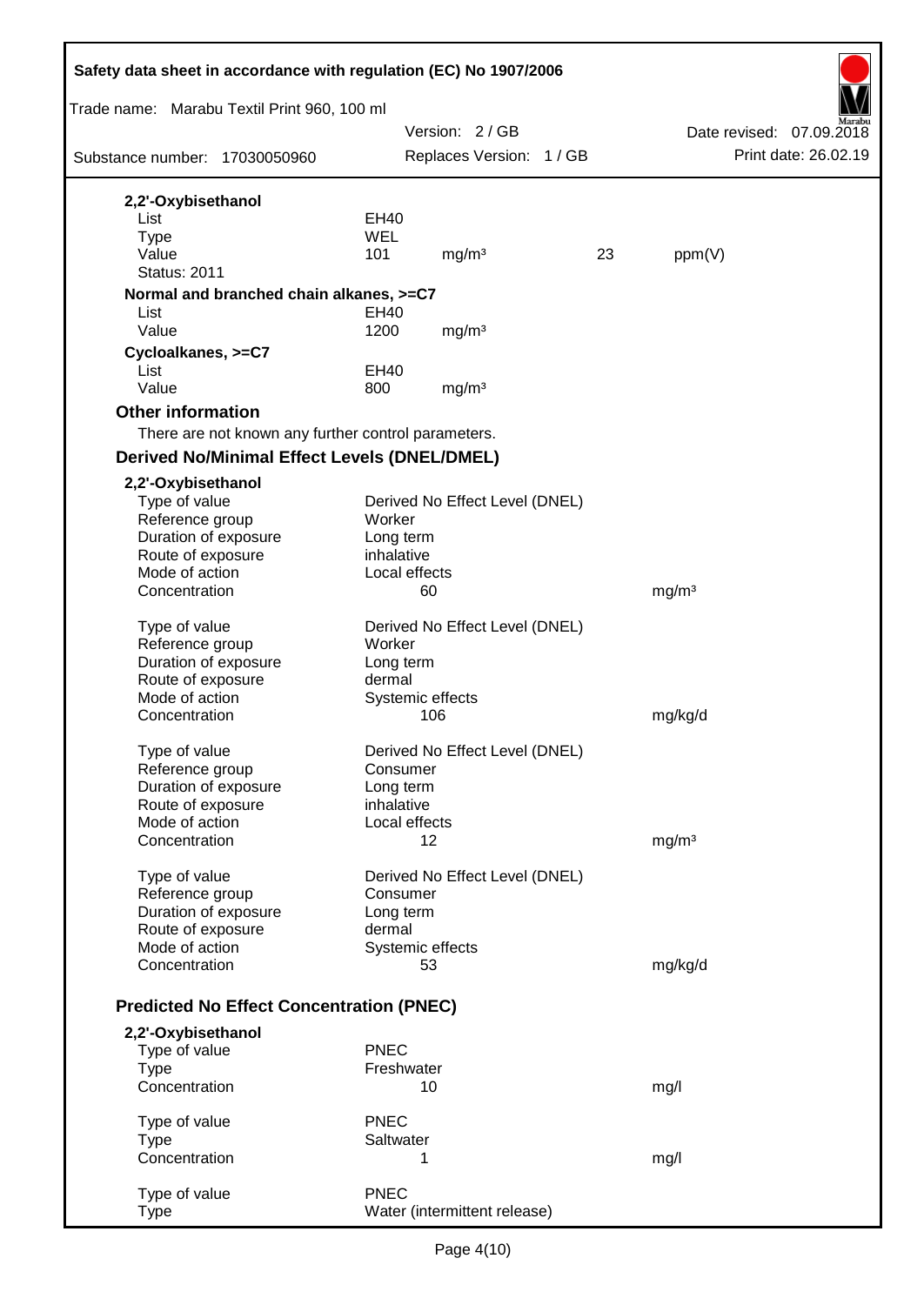| Safety data sheet in accordance with regulation (EC) No 1907/2006                                                                         |                                                                    |   |                                                  |  |  |
|-------------------------------------------------------------------------------------------------------------------------------------------|--------------------------------------------------------------------|---|--------------------------------------------------|--|--|
| Trade name: Marabu Textil Print 960, 100 ml                                                                                               |                                                                    |   |                                                  |  |  |
| Substance number: 17030050960                                                                                                             | Version: 2/GB<br>Replaces Version: 1 / GB                          |   | Date revised: 07.09.2018<br>Print date: 26.02.19 |  |  |
| Concentration                                                                                                                             | 10                                                                 |   | mg/l                                             |  |  |
| Type of value<br><b>Type</b><br>Concentration                                                                                             | PNEC<br>Sewage treatment plant (STP)<br>199,5                      |   | mg/l                                             |  |  |
| Type of value<br><b>Type</b><br>Concentration                                                                                             | <b>PNEC</b><br>Freshwater sediment<br>20,9                         |   | mg/kg                                            |  |  |
| Type of value<br><b>Type</b><br>Concentration                                                                                             | <b>PNEC</b><br>Marine sediment<br>2,09                             |   | mg/kg                                            |  |  |
| Type of value<br><b>Type</b><br>Concentration                                                                                             | <b>PNEC</b><br>Soil<br>1,53                                        |   | mg/kg                                            |  |  |
| 8.2. Exposure controls<br><b>Exposure controls</b><br>Provide adequate ventilation.<br><b>SECTION 9: Physical and chemical properties</b> |                                                                    |   |                                                  |  |  |
| 9.1. Information on basic physical and chemical properties                                                                                |                                                                    |   |                                                  |  |  |
| <b>Form</b><br><b>Colour</b><br><b>Odour</b>                                                                                              | liquid<br>coloured<br>odourless                                    |   |                                                  |  |  |
| <b>Odour threshold</b>                                                                                                                    |                                                                    |   |                                                  |  |  |
| Remarks                                                                                                                                   | No data available                                                  |   |                                                  |  |  |
| pH value<br>Value<br>Temperature<br>Method                                                                                                | $\overline{7}$<br>to<br>$\rm ^{\circ}C$<br>20<br><b>WTW PH 340</b> | 9 |                                                  |  |  |
| <b>Melting point</b><br>Remarks<br><b>Freezing point</b>                                                                                  | not determined                                                     |   |                                                  |  |  |
| Remarks                                                                                                                                   | not determined                                                     |   |                                                  |  |  |
| Initial boiling point and boiling range                                                                                                   |                                                                    |   |                                                  |  |  |
| Value<br>Pressure<br>Source                                                                                                               | 100<br>appr.<br>1.013<br>hPa<br>Literature value                   |   | $\rm ^{\circ}C$                                  |  |  |
| <b>Flash point</b><br>Remarks<br>Evaporation rate (ether $= 1$ ) :                                                                        | Not applicable                                                     |   |                                                  |  |  |
| Remarks<br>Flammability (solid, gas)                                                                                                      | not determined                                                     |   |                                                  |  |  |
| Not applicable<br>Upper/lower flammability or explosive limits                                                                            |                                                                    |   |                                                  |  |  |
| Remarks<br>Vapour pressure                                                                                                                | not determined                                                     |   |                                                  |  |  |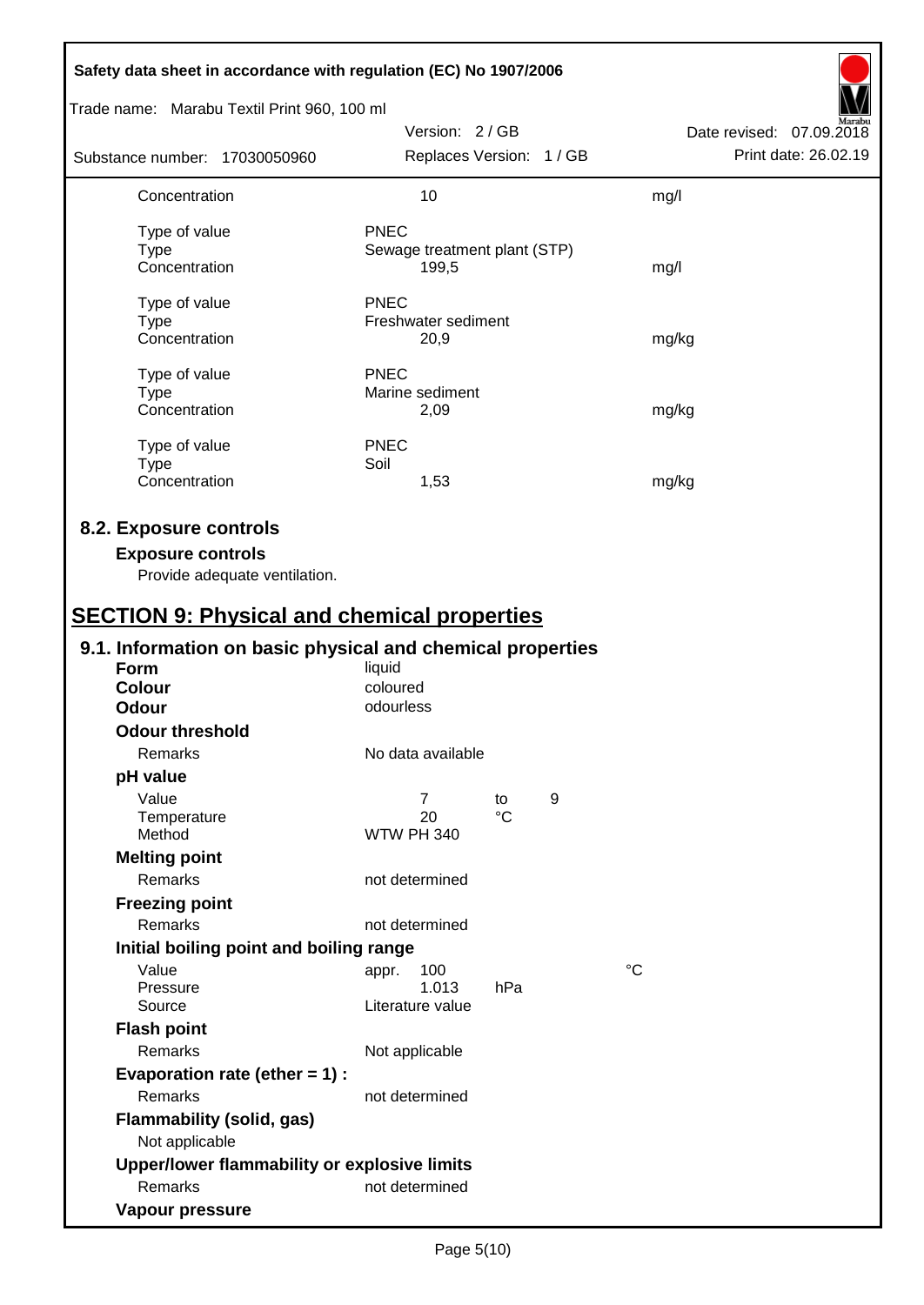| Safety data sheet in accordance with regulation (EC) No 1907/2006                    |                                                                   |                          |  |  |  |
|--------------------------------------------------------------------------------------|-------------------------------------------------------------------|--------------------------|--|--|--|
| Trade name: Marabu Textil Print 960, 100 ml                                          | Version: 2/GB                                                     | Date revised: 07.09.2018 |  |  |  |
| Substance number: 17030050960                                                        | Replaces Version: 1 / GB                                          | Print date: 26.02.19     |  |  |  |
| Value                                                                                | 23<br>appr.                                                       | hPa                      |  |  |  |
| Temperature<br>Method                                                                | $^{\circ}C$<br>20<br>Value taken from the literature              |                          |  |  |  |
| <b>Vapour density</b>                                                                |                                                                   |                          |  |  |  |
| Remarks                                                                              | not determined                                                    |                          |  |  |  |
| <b>Density</b>                                                                       |                                                                   |                          |  |  |  |
| Value                                                                                | 1,24<br>20<br>°C                                                  | g/cm <sup>3</sup>        |  |  |  |
| Temperature<br>Method                                                                | <b>DIN EN ISO 2811</b>                                            |                          |  |  |  |
| Solubility in water                                                                  |                                                                   |                          |  |  |  |
| Remarks                                                                              | miscible                                                          |                          |  |  |  |
| Ignition temperature                                                                 |                                                                   |                          |  |  |  |
| Remarks                                                                              | not determined                                                    |                          |  |  |  |
| <b>Viscosity</b>                                                                     |                                                                   |                          |  |  |  |
| dynamic                                                                              |                                                                   |                          |  |  |  |
| Value<br>Temperature                                                                 | 10000<br>25000<br>to<br>$^{\circ}C$<br>20                         | mPa.s                    |  |  |  |
| Method                                                                               | <b>Brookfield</b>                                                 |                          |  |  |  |
| 9.2. Other information<br><b>Other information</b><br>None known                     |                                                                   |                          |  |  |  |
| <b>SECTION 10: Stability and reactivity</b>                                          |                                                                   |                          |  |  |  |
| 10.1. Reactivity<br>None                                                             |                                                                   |                          |  |  |  |
| 10.2. Chemical stability<br>No hazardous reactions known.                            |                                                                   |                          |  |  |  |
| 10.3. Possibility of hazardous reactions<br>No hazardous reactions known.            |                                                                   |                          |  |  |  |
| 10.4. Conditions to avoid<br>No hazardous reactions known.                           |                                                                   |                          |  |  |  |
| 10.5. Incompatible materials<br>None                                                 |                                                                   |                          |  |  |  |
| 10.6. Hazardous decomposition products<br>No hazardous decomposition products known. |                                                                   |                          |  |  |  |
| <b>SECTION 11: Toxicological information</b>                                         |                                                                   |                          |  |  |  |
| 11.1. Information on toxicological effects                                           |                                                                   |                          |  |  |  |
| <b>Acute dermal toxicity</b>                                                         |                                                                   |                          |  |  |  |
| Remarks                                                                              | Based on available data, the classification criteria are not met. |                          |  |  |  |
| <b>Acute inhalational toxicity</b>                                                   |                                                                   |                          |  |  |  |
| Remarks                                                                              | Based on available data, the classification criteria are not met. |                          |  |  |  |
| <b>Skin corrosion/irritation</b>                                                     |                                                                   |                          |  |  |  |
| Remarks                                                                              | Based on available data, the classification criteria are not met. |                          |  |  |  |
| Serious eye damage/irritation                                                        |                                                                   |                          |  |  |  |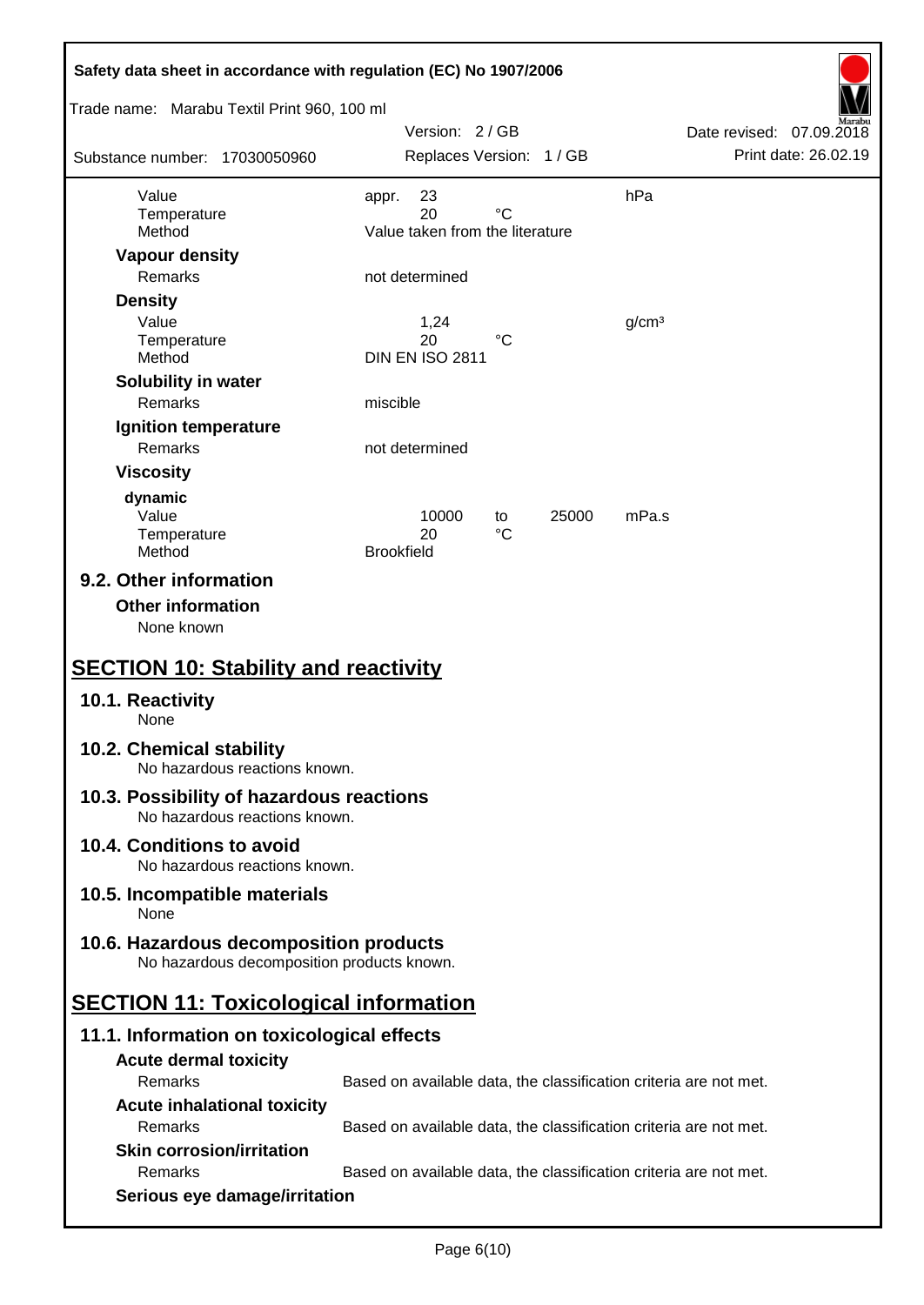|  | Safety data sheet in accordance with regulation (EC) No 1907/2006 |  |
|--|-------------------------------------------------------------------|--|
|  |                                                                   |  |

Trade name: Marabu Textil Print 960, 100 ml

| Substance number: 17030050960 |                                              | Version: 2/GB | Replaces Version: 1 / GB |                                                                   | Date revised: 07.09.2018 | Marabu<br>Print date: 26.02.19 |
|-------------------------------|----------------------------------------------|---------------|--------------------------|-------------------------------------------------------------------|--------------------------|--------------------------------|
| <b>Remarks</b>                |                                              |               |                          | Based on available data, the classification criteria are not met. |                          |                                |
| <b>Sensitization</b>          |                                              |               |                          |                                                                   |                          |                                |
| <b>Remarks</b>                |                                              |               |                          | Based on available data, the classification criteria are not met. |                          |                                |
| <b>Mutagenicity</b>           |                                              |               |                          |                                                                   |                          |                                |
| <b>Remarks</b>                |                                              |               |                          | Based on available data, the classification criteria are not met. |                          |                                |
| <b>Reproductive toxicity</b>  |                                              |               |                          |                                                                   |                          |                                |
| <b>Remarks</b>                |                                              |               |                          | Based on available data, the classification criteria are not met. |                          |                                |
| Carcinogenicity               |                                              |               |                          |                                                                   |                          |                                |
| <b>Remarks</b>                |                                              |               |                          | Based on available data, the classification criteria are not met. |                          |                                |
|                               | <b>Specific Target Organ Toxicity (STOT)</b> |               |                          |                                                                   |                          |                                |
| <b>Single exposure</b>        |                                              |               |                          |                                                                   |                          |                                |
| <b>Remarks</b>                |                                              |               |                          | Based on available data, the classification criteria are not met. |                          |                                |
| <b>Repeated exposure</b>      |                                              |               |                          |                                                                   |                          |                                |
| <b>Remarks</b>                |                                              |               |                          | Based on available data, the classification criteria are not met. |                          |                                |

#### **Aspiration hazard**

Based on available data, the classification criteria are not met.

#### **Experience in practice**

Provided all the recommended protective and safety precautions are taken, experience shows that no risk to health can be expected.

#### **Other information**

There are no data available on the mixture itself.

The mixture has been assessed following the additivity method of the GHS/CLP Regulation (EC) No 1272/2008.

# **SECTION 12: Ecological information**

## **12.1. Toxicity**

#### **General information**

There are no data available on the mixture itself.Do not allow to enter drains or water courses.The mixture has been assessed following the summation method of the CLP Regulation (EC) No 1272/2008 and is not classified as dangerous for the environment, but contains substance(s) dangerous for the environment. See section 3 for further details.

## **12.2. Persistence and degradability**

#### **General information**

There are no data available on the mixture itself.

#### **12.3. Bioaccumulative potential**

#### **General information**

There are no data available on the mixture itself.

#### **12.4. Mobility in soil**

#### **General information**

There are no data available on the mixture itself.

# **12.5. Results of PBT and vPvB assessment**

## **General information**

There are no data available on the mixture itself.

#### **12.6. Other adverse effects**

#### **General information**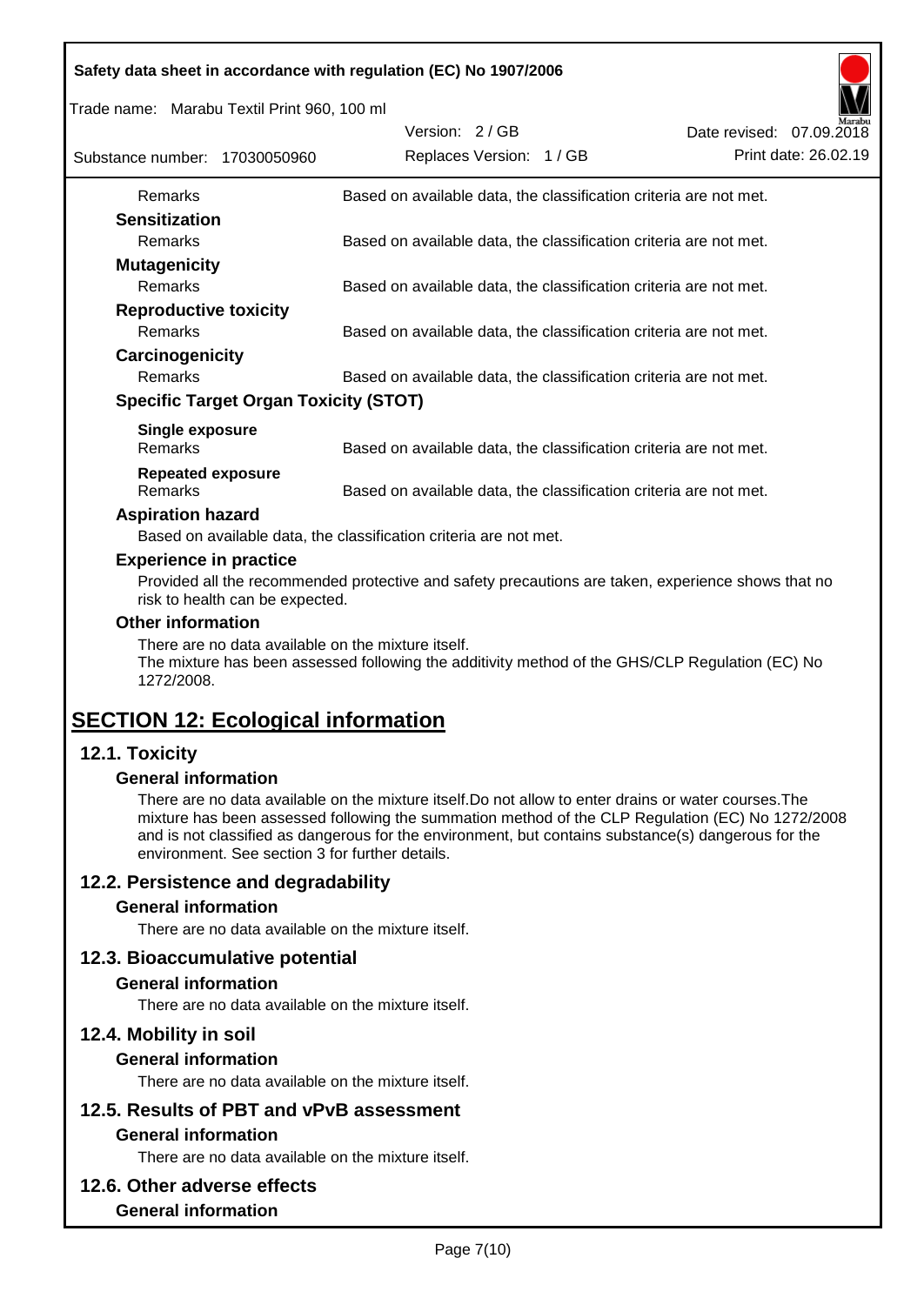Trade name: Marabu Textil Print 960, 100 ml

Version: 2 / GB

Substance number: 17030050960

Replaces Version: 1 / GB Print date: 26.02.19 Date revised: 07.09.2018

There are no data available on the mixture itself.

# **SECTION 13: Disposal considerations**

## **13.1. Waste treatment methods**

#### **Disposal recommendations for the product**

The product can be placed with other household refuse. Small residues in containers can be washed-out with water and put into the drainage system.

#### **Disposal recommendations for packaging**

Packaging that cannot be cleaned should be disposed off as product waste. Completely emptied packagings can be given for recycling.

## **SECTION 14: Transport information**

#### **Land transport ADR/RID**

Non-dangerous goods

- **14.1. UN number**
	- UN -
- **14.2. UN proper shipping name**

| 14.3. Transport hazard class(es) |   |
|----------------------------------|---|
| Class                            |   |
| Label                            |   |
| 14.4. Packing group              |   |
| Packing group                    |   |
| <b>Transport category</b>        | 0 |
| 14.5. Environmental hazards      |   |

## **Marine transport IMDG/GGVSee**

The product does not constitute a hazardous substance in sea transport.

- **14.1. UN number**
	- UN -

-

- **14.2. UN proper shipping name**
- **14.3. Transport hazard class(es) Class** 
	- Subsidiary risk
- **14.4. Packing group**
	- Packing group
- **14.5. Environmental hazards**

no

#### **Air transport ICAO/IATA**

The product does not constitute a hazardous substance in air transport.

- **14.1. UN number**
- UN -

-

- **14.2. UN proper shipping name**
- **14.3. Transport hazard class(es)** Class Subsidiary risk **14.4. Packing group** Packing group **14.5. Environmental hazards**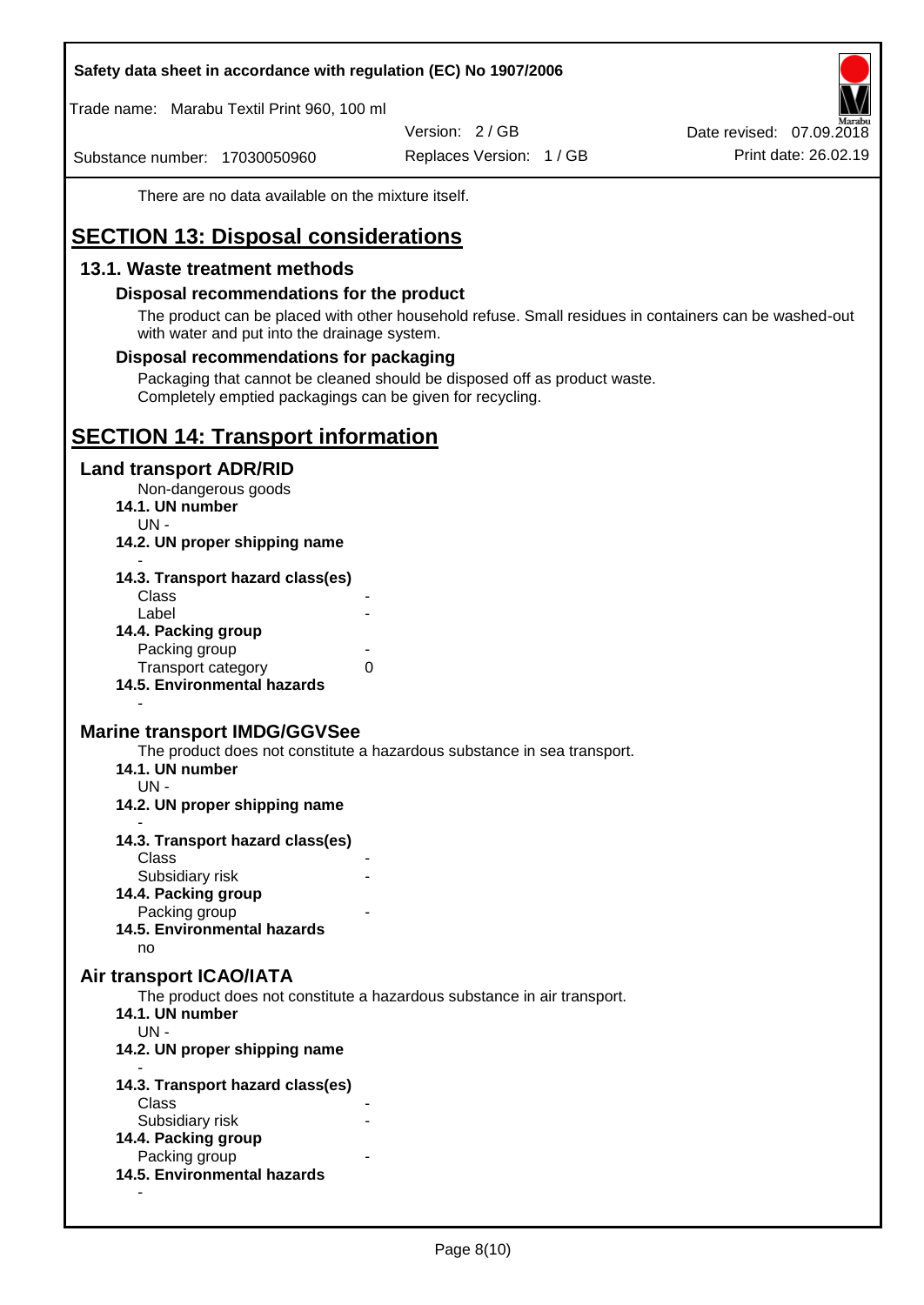| Trade name: Marabu Textil Print 960, 100 ml                                                                |                                                                                                                                                                                                                                                                                            |                                                       |            |     |                                                                                                       |
|------------------------------------------------------------------------------------------------------------|--------------------------------------------------------------------------------------------------------------------------------------------------------------------------------------------------------------------------------------------------------------------------------------------|-------------------------------------------------------|------------|-----|-------------------------------------------------------------------------------------------------------|
|                                                                                                            |                                                                                                                                                                                                                                                                                            | Version: 2/GB                                         |            |     | Date revised: 07.09.2018                                                                              |
| Substance number: 17030050960                                                                              |                                                                                                                                                                                                                                                                                            | Replaces Version: 1 / GB                              |            |     | Print date: 26.02.19                                                                                  |
| Information for all modes of transport<br>14.6. Special precautions for user                               | Transport within the user's premises:<br>Always transport in closed containers that are upright and secure.                                                                                                                                                                                |                                                       |            |     | Ensure that persons transporting the product know what to do in the event of an accident or spillage. |
| <b>Other information</b><br>14.7. Transport in bulk according to Annex II of Marpol and the IBC Code<br>no |                                                                                                                                                                                                                                                                                            |                                                       |            |     |                                                                                                       |
| <b>SECTION 15: Regulatory information ***</b>                                                              |                                                                                                                                                                                                                                                                                            |                                                       |            |     |                                                                                                       |
| or mixture                                                                                                 |                                                                                                                                                                                                                                                                                            |                                                       |            |     | 15.1. Safety, health and environmental regulations/legislation specific for the substance             |
| <b>VOC ***</b>                                                                                             |                                                                                                                                                                                                                                                                                            |                                                       |            |     |                                                                                                       |
| VOC (EU)<br>VOC (EU)                                                                                       |                                                                                                                                                                                                                                                                                            | 9,07                                                  | %<br>112,5 | g/l |                                                                                                       |
| <b>Other information</b>                                                                                   |                                                                                                                                                                                                                                                                                            |                                                       |            |     |                                                                                                       |
|                                                                                                            | The product does not contain substances of very high concern (SVHC).                                                                                                                                                                                                                       |                                                       |            |     |                                                                                                       |
| <b>Other information</b>                                                                                   |                                                                                                                                                                                                                                                                                            |                                                       |            |     |                                                                                                       |
|                                                                                                            | All components are contained in the AICS inventory.<br>All components are contained in the DSL inventory.<br>All components are contained in the IECSC inventory.<br>All components are contained in the ECL inventory.<br>All components are contained in the TSCA inventory or exempted. |                                                       |            |     |                                                                                                       |
| 15.2. Chemical safety assessment                                                                           |                                                                                                                                                                                                                                                                                            |                                                       |            |     |                                                                                                       |
|                                                                                                            | For this preparation a chemical safety assessment has not been carried out.                                                                                                                                                                                                                |                                                       |            |     |                                                                                                       |
| <b>SECTION 16: Other information</b>                                                                       |                                                                                                                                                                                                                                                                                            |                                                       |            |     |                                                                                                       |
|                                                                                                            |                                                                                                                                                                                                                                                                                            |                                                       |            |     |                                                                                                       |
| <b>Hazard statements listed in Chapter 3</b>                                                               |                                                                                                                                                                                                                                                                                            |                                                       |            |     |                                                                                                       |
| H301<br>H302                                                                                               |                                                                                                                                                                                                                                                                                            | Toxic if swallowed.<br>Harmful if swallowed.          |            |     |                                                                                                       |
| H312                                                                                                       |                                                                                                                                                                                                                                                                                            | Harmful in contact with skin.                         |            |     |                                                                                                       |
| H315                                                                                                       |                                                                                                                                                                                                                                                                                            | Causes skin irritation.                               |            |     |                                                                                                       |
| H318                                                                                                       |                                                                                                                                                                                                                                                                                            | Causes serious eye damage.                            |            |     |                                                                                                       |
| H331                                                                                                       |                                                                                                                                                                                                                                                                                            | Toxic if inhaled.                                     |            |     |                                                                                                       |
| H335<br>H373                                                                                               |                                                                                                                                                                                                                                                                                            | May cause respiratory irritation.                     |            |     |                                                                                                       |
| H400                                                                                                       |                                                                                                                                                                                                                                                                                            | Very toxic to aquatic life.                           |            |     | May cause damage to organs through prolonged or repeated exposure:                                    |
| H410                                                                                                       |                                                                                                                                                                                                                                                                                            | Very toxic to aquatic life with long lasting effects. |            |     |                                                                                                       |
| H412                                                                                                       |                                                                                                                                                                                                                                                                                            | Harmful to aquatic life with long lasting effects.    |            |     |                                                                                                       |
| <b>CLP categories listed in Chapter 3</b>                                                                  |                                                                                                                                                                                                                                                                                            |                                                       |            |     |                                                                                                       |
| Acute Tox. 3                                                                                               |                                                                                                                                                                                                                                                                                            | Acute toxicity, Category 3                            |            |     |                                                                                                       |
| Acute Tox. 4                                                                                               |                                                                                                                                                                                                                                                                                            | Acute toxicity, Category 4                            |            |     |                                                                                                       |
| Aquatic Acute 1                                                                                            |                                                                                                                                                                                                                                                                                            |                                                       |            |     | Hazardous to the aquatic environment, acute, Category 1                                               |
| <b>Aquatic Chronic 1</b>                                                                                   |                                                                                                                                                                                                                                                                                            |                                                       |            |     | Hazardous to the aquatic environment, chronic, Category 1                                             |
| <b>Aquatic Chronic 3</b><br>Eye Dam. 1                                                                     |                                                                                                                                                                                                                                                                                            | Serious eye damage, Category 1                        |            |     | Hazardous to the aquatic environment, chronic, Category 3                                             |
| Skin Irrit. 2                                                                                              |                                                                                                                                                                                                                                                                                            | Skin irritation, Category 2                           |            |     |                                                                                                       |
| STOT RE <sub>2</sub>                                                                                       |                                                                                                                                                                                                                                                                                            |                                                       |            |     | Specific target organ toxicity - repeated exposure, Category 2                                        |
| STOT SE 3                                                                                                  |                                                                                                                                                                                                                                                                                            |                                                       |            |     | Specific target organ toxicity - single exposure, Category 3                                          |
| <b>Supplemental information</b>                                                                            |                                                                                                                                                                                                                                                                                            |                                                       |            |     |                                                                                                       |